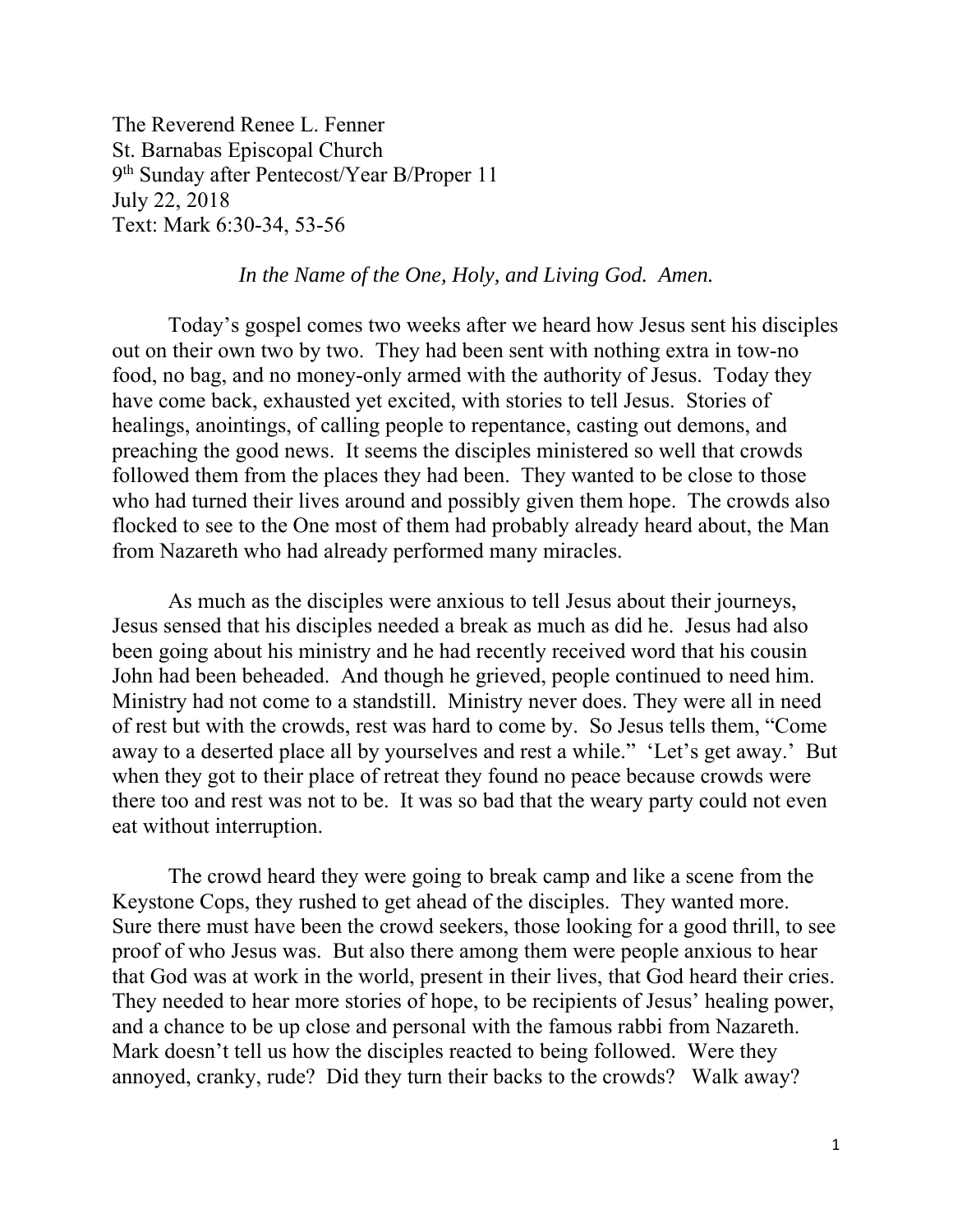We are not told but we do know that Jesus looked out into the crowd. He looked out into the crowd and he saw all kinds of people-people who were sick in body and spirit, those pained by their circumstances. He saw people who were hungry and those unaccepted in their communities. People without hope. People in need of God's blessings. And Mark says, *"And he had compassion for them, because they were like sheep without a shepherd…"* 

Jesus could not turn away from them.

Throughout all four gospels we see empathy in Jesus. We see his compassion. *"He had compassion"* we are told, again and again. Today's gospel is no exception. Even in his weariness, Jesus felt for the people surrounding him for though he was God, he was also human. And he knew firsthand what it meant to be alone, to be deserted, to doubt and be doubted, to be misunderstood, to hurt.

That Jesus had empathy and compassion says a lot about Jesus and about God for there are so many people who even today continue to believe that God is a God of vengeance, a God who is far off and uncaring, if they believe in God at all.

 You and I are to mirror for others the caring and compassionate face of God for we live in a world in need, a world that seems to hold the short stick to compassion, the short stick in caring for people other than ourselves, especially those the world deems different in any way. You and I must get the word out that we know God who is love and is compassionate.

I am reminded of a story that one of Archbishop Tutu's daughters told on a visit to St. Louis many years ago. She told the story of a little boy who was awakened by claps of thunder and he saw the lightening light up his room again and again. He endured the storm for a good while and when the storm did not let up he finally called out for his father. His father came into his room and told him that everything would be fine. That the boy had no need to worry because God was with him. The boy looked up with tears in his eyes and said to his father, "I know that's right, but sometimes I just need somebody with skin on them."

And that is you and is me. Indeed anyone who says they are a believer, a follower of Jesus. For you see, we are the eyes, heart, and hands of God. We made this promise at our baptisms (or our godparents promised for us) that we would proclaim by word and example the Good News of God in Christ. We made a promise that we would seek and serve Christ in all (ALL) persons, loving our neighbor as ourselves. We've actually promised to keep on growing in our